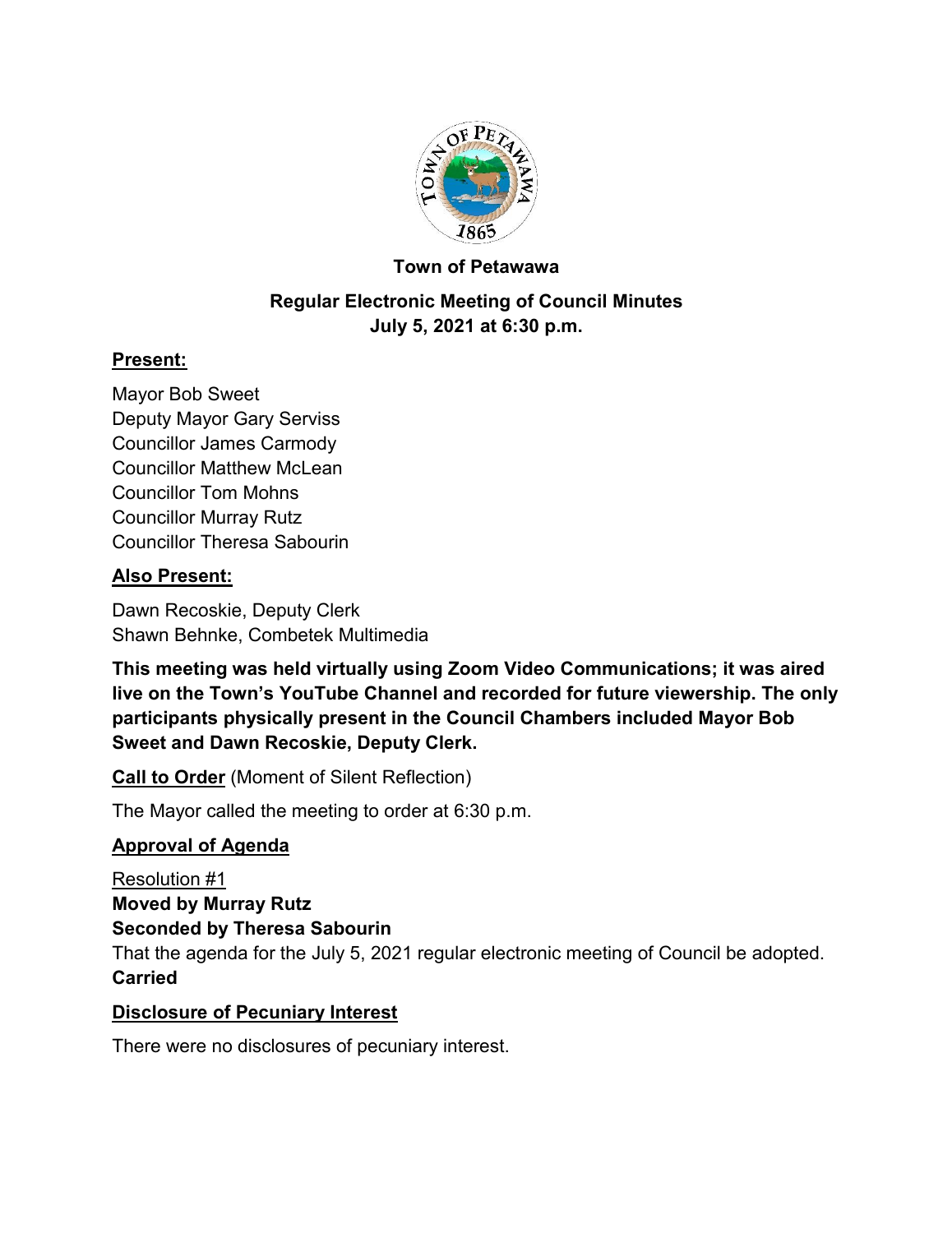Mayor Bob Sweet congratulated Petawawa teen Ruby Pilatzke on being named a recipient of the Terry Fox Humanitarian Award. Ruby Pilatzke was selected from a group of over 700 applicants for her work with juvenile diabetes.

# **Approval of Minutes**

- 1. Council Meeting (June 21, 2021)
	- Resolution #2 **Moved by James Carmody Seconded by Gary Serviss**

That the minutes of the regular electronic meeting of Council held June 21, 2021 be approved as printed and circulated.

**Carried**

# **Presentations**

There were no presentations.

# **By-laws**

There were no by-laws.

## **Correspondence**

There were no items of correspondence.

# **Minutes**

1. Council-In-Committee Meeting (June 28, 2021)

#### Resolution #3 **Moved by Tom Mohns Seconded by Murray Rutz**

That the minutes of the electronic Council-In-Committee meeting held on June 28, 2021 be accepted by Council, and that resolutions from that Committee become resolutions of Council.

## **Carried**

2. Pembroke and Area Airport Commission (April 15, 2021 & May 13, 2021)

Councillor Murray Rutz provided an overview of the recent activities of the Pembroke and Area Airport Commission.

Resolution #4

# **Moved by Murray Rutz Seconded by Tom Mohns**

That the minutes of the Pembroke and Area Airport Commission meetings held on April 15, 2021 and May 13, 2021 be adopted as information. **Carried**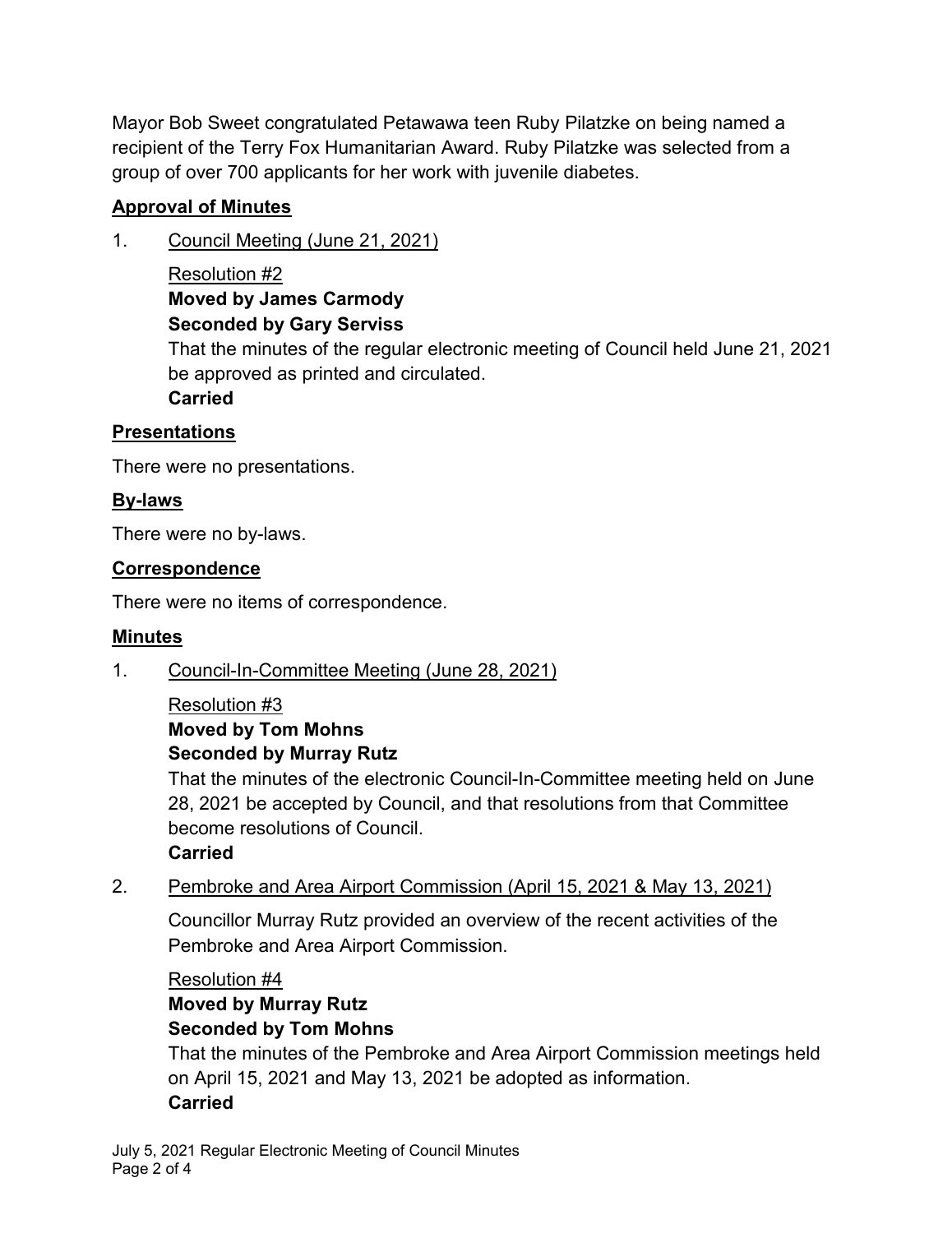## 3. Petawawa Accessibility Advisory Committee (April 22, 2021)

Councillor Theresa Sabourin provided an overview of the recent activities of the Petawawa Accessibility Advisory Committee.

#### Resolution #5 **Moved by Theresa Sabourin Seconded by James Carmody**

That the minutes of the Petawawa Accessibility Advisory Committee meeting held on April 22, 2021 be adopted as information. **Carried**

# **Staff Reports**

There was nothing to report.

# **Councillor Reports**

Deputy Mayor Gary Serviss reported he recently received his second COVID-19 vaccination and encouraged residents to get vaccinated. Deputy Mayor Serviss attended a meeting of the Petawawa Public Library Board on June 28, 2021 and he was pleased to report the library reopened today as part of Step 2 of Ontario's Roadmap to Reopen. Deputy Mayor Serviss congratulated Madeleine Kelly, former member of Petawawa's Les Coureurs De Bois Running Club, on advancing to the Tokyo Olympics in the Women's 800 metre race.

Councillor Theresa Sabourin reported she attended a recent meeting of the Petawawa Business Advisory Network. Councillor Sabourin recognized the early contributions of new Petawawa Accessibility Advisory Committee member Leah Cuffe.

Councillor Tom Mohns reported he participated in a meeting at the Ottawa Valley Waste Recovery Centre to hear a presentation from Miller Waste Systems.

Councillor James Carmody reported he also attended the Petawawa Public Library Board meeting on June 28, 2021 and announced the recent publication of the Petawawa Post contains an article introducing the Library's new CEO, Lisa Worobec. On June 25, 2021 Councillor Carmody joined sisters Dale Benoit-Zohr and Carole Kohoko, both of the Algonquins of Pikwakanagan First Nation, while they tied dozens of orange ribbons to the Petawawa River Bridge to honour residential school children.

Councillor Matthew McLean – nothing to report.

Councillor Murray Rutz reported he attended a virtual meeting of the CNL Environmental Stewardship Council on June 24, 2021. Councillor Rutz reported Festival Hall's box office has reopened and performances are being scheduled for the fall. Councillor Rutz further encouraged residents to shop local and support our local business community.